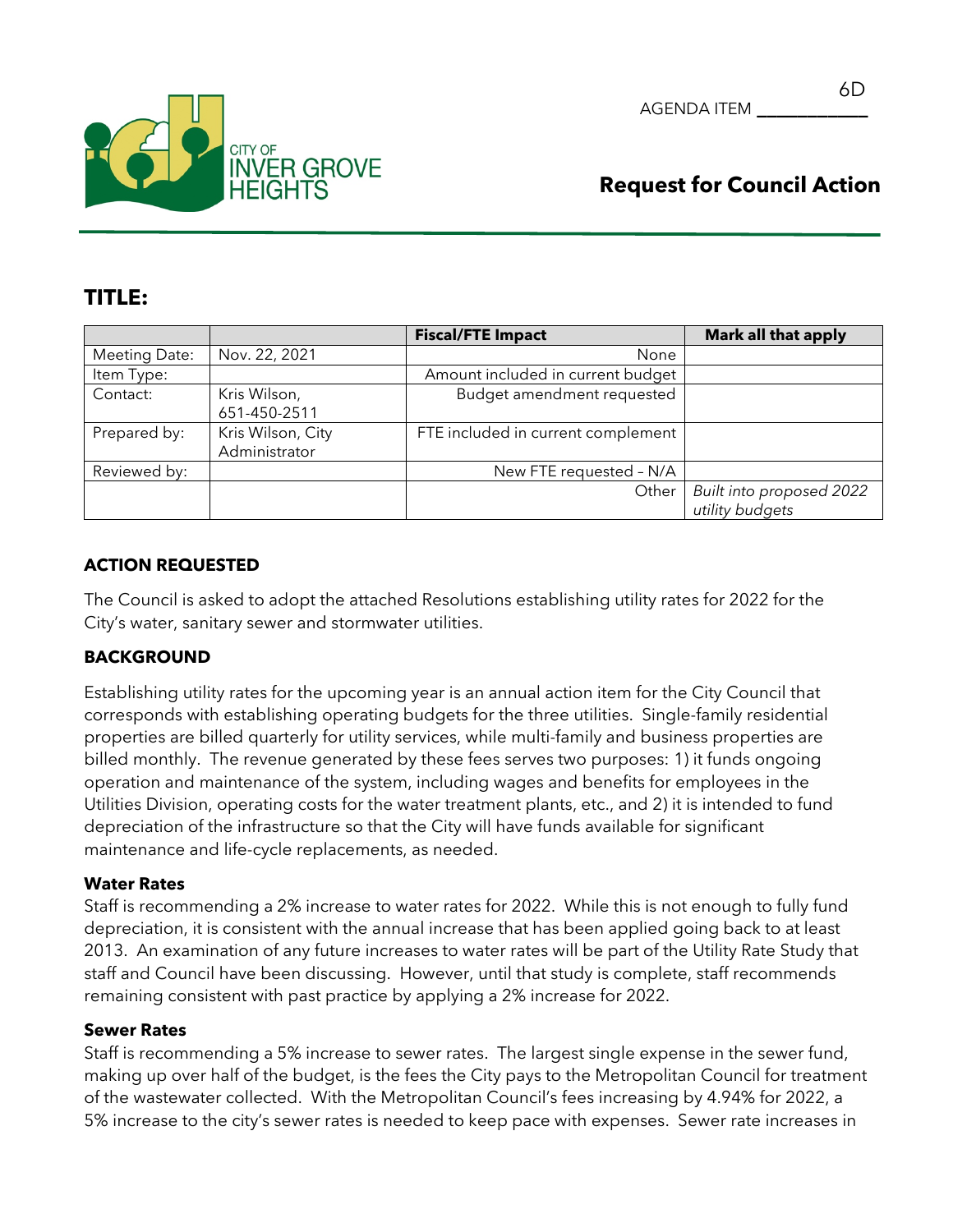recent years have varied from 3.5% to 7.0%, depending on the year. These rates will also be examined by the upcoming rate study.

#### **Stormwater Rates**

In the last 25 years there have been major new regulations requiring cities to manage stormwater runoff to protect against pollution, and a realization that more intense rainfall events are likely. Most cities have responded to these challenges by use of a stormwater utility (SWU) fee for property owners. IGH implemented a SWU, but our fees have not kept up with the increasing responsibilities imposed by state agencies. So compared to other cities, we are falling behind on meeting our responsibilities and we are not funding the effort to the level of most other cities. The Utility Rate Study will look at the growing needs in the area of stormwater management, and better quantify the long-term needs. It will also look at fairness and equity issues among different property types. In the meantime, rates for 2022 need to be established.

The City currently has established two tiers of stormwater rates – with higher fees for properties inside the northwest area (NWA) and significantly lower fees for properties outside the NWA. For 2022, staff is recommending that the two rate structures be brought a little closer together, via a 5% increase inside the NWA and a 25% increase elsewhere in the City. While a large percentage, the dollar value of the proposed 25% increase would equal just \$6.06 annually on an urban-style, singlefamily lot. It would also bring stormwater rates in Inver Grove Heights somewhat closer to rates in other metro-area communities.

| Urban-Style, Single-Family Lot | 2021 Annual<br><i>Fee</i> | Proposed 2022<br><b>Annual Fee</b> | S<br>Increase | %<br>Increase |
|--------------------------------|---------------------------|------------------------------------|---------------|---------------|
| <b>Inver Grove Heights</b>     | \$24.24                   | \$30.30                            | \$6.06        | 25%           |
| <b>Inver Grove Heights NWA</b> | \$73.32                   | \$76.99                            | \$3.67        | 5%            |
| <b>Overall Area Average</b>    | \$78.50                   |                                    |               |               |

The Interim Public Works Director provided a presentation on the topic of stormwater rates at the Council's October 4 work session. A copy of that presentation is attached as a refresher on the subject.

Unlike water and sewer rates, which are paid only by properties connected to municipal services, stormwater rates are applied to all properties in the City, based on property type. As a result, properties that don't have municipal water and sewer are billed just once a year for stormwater charges. Additionally, charges for these properties, which are generally larger than a typical urban, single-family lot, are somewhat higher. Keeping in mind that the proposed annual increase for single-family lots with municipal services and outside the NWA is \$6.06, the following are the anticipated impacts for properties without municipal services, but also outside the NWA: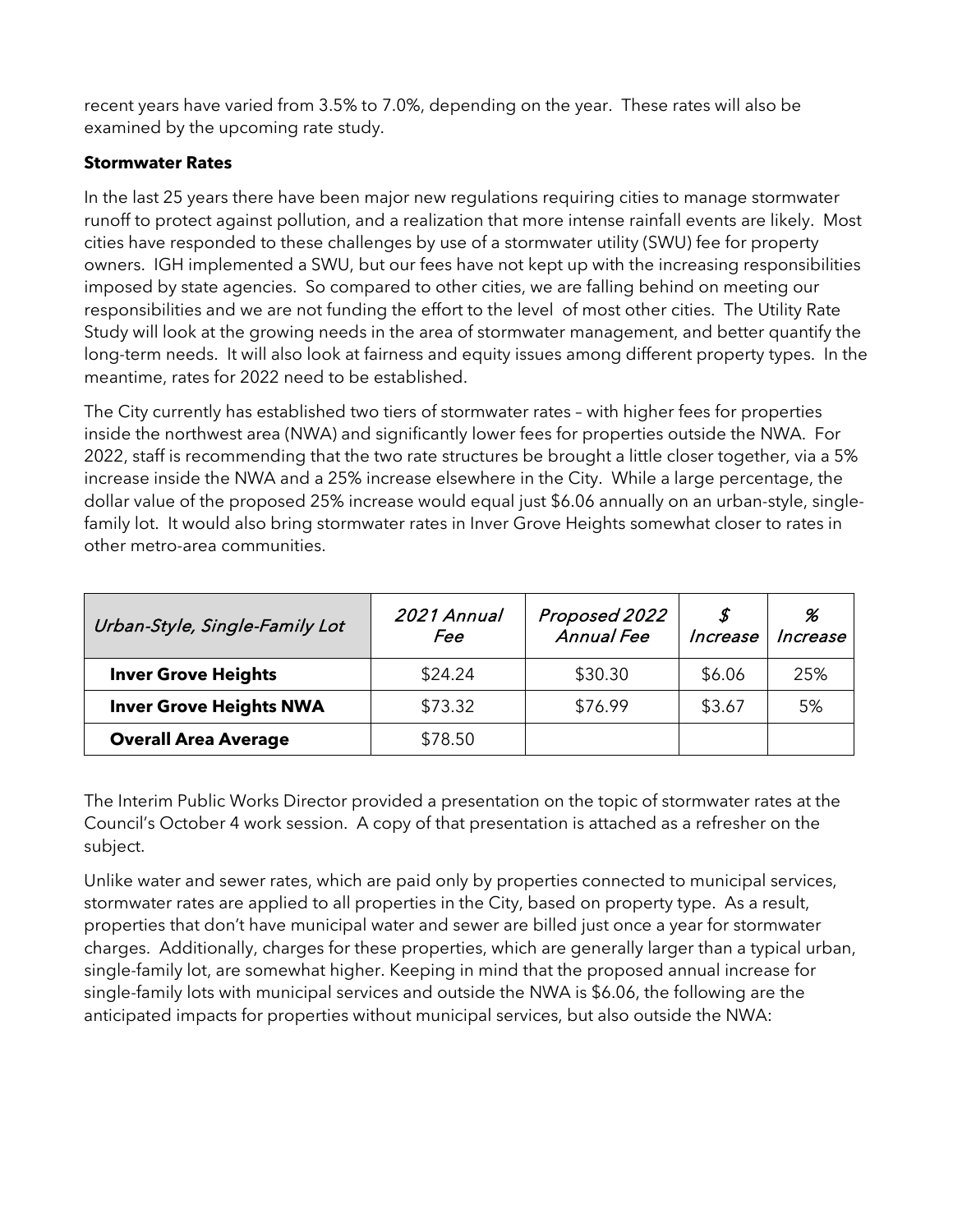| <b>Increase for properties</b><br>without municipal services | # of Properties |
|--------------------------------------------------------------|-----------------|
| \$100 or more                                                | 23              |
| $$50 - $100$                                                 | 26              |
| $$25 - $50$                                                  | 124             |
| Less than \$25                                               | All others      |

The largest increase would be a \$1,041.55 increase for a parcel owned by GLG properties. In total, GLG properties would see a \$3,099.51 increase spread across 16 parcels they own in the city. The second highest increase would be a \$403.45 increase to a parcel owned by the City.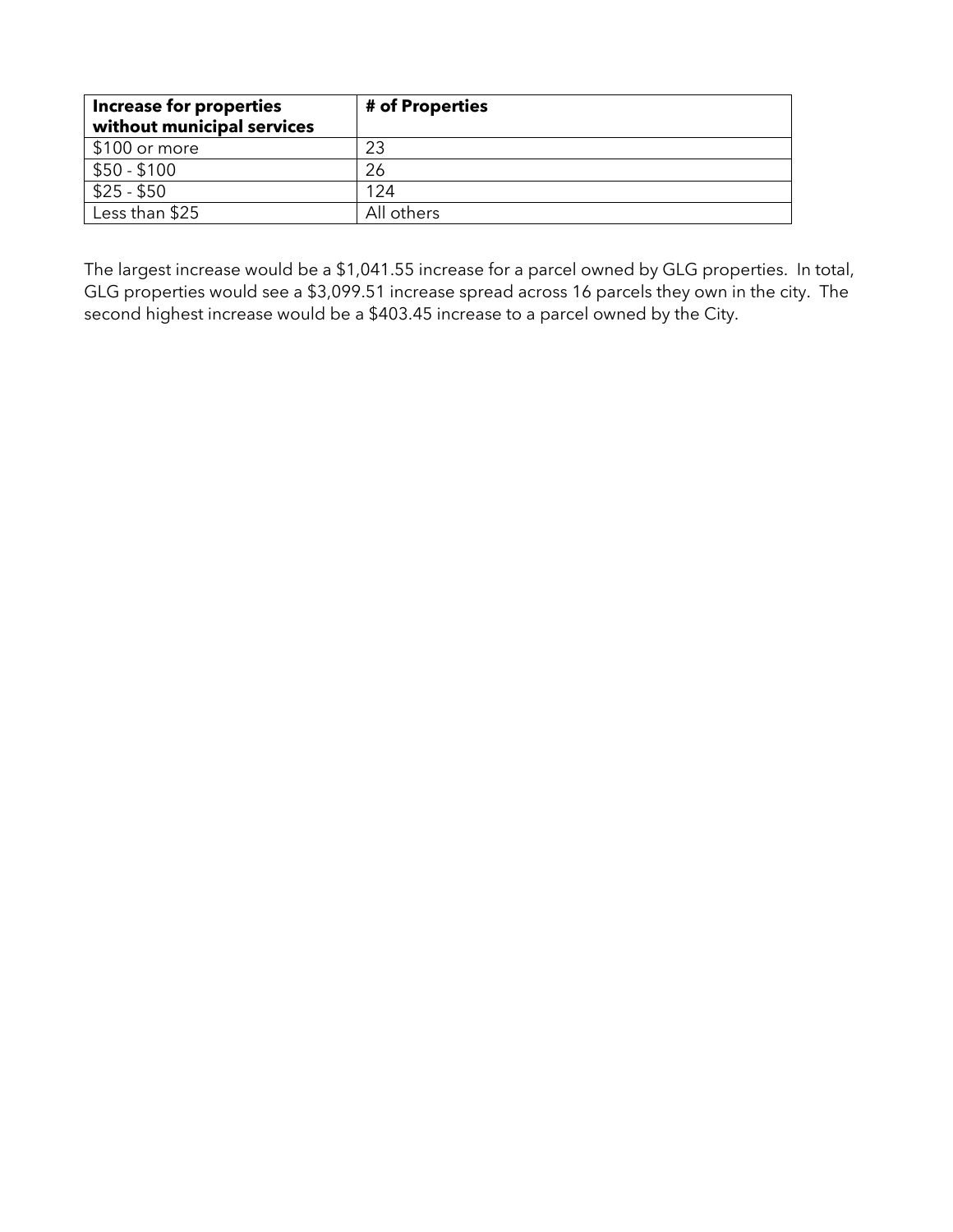



## RESOLUTION NO. 2021-302

## RESOLUTION ESTABLISHING WATER UTILITY RATES EFFECTIVE JANUARY 1, 2022

WHEREAS, Title 8, Chapter 2, Section 8-2-10A of the City Code states that the City Council shall determine water rates by resolution.

#### NOW, THEREFORE, BE IT RESOLVED BY THE CITY COUNCIL OF INVER GROVE HEIGHTS THAT:

Water utility usage rates commencing January 1, 2022, for the first monthly or quarterly billing cycle that contains only 2022 usage, are established as follows:

| <b>Single Family Dwelling</b>   |                     |
|---------------------------------|---------------------|
| The first 6,000 gallons or less | \$24.50 per quarter |
| 6,001 - 20,000 gallons          | \$2.84 per 1,000    |
| 20,001 - 40,000 gallons !       | \$3.27 per 1,000    |
| 40,001 and more gallons         | \$3.54 per 1,000    |

The minimum charge per quarter shall be \$24.50. A common example: is if your household uses approximately 30,000 gallons per quarter, your bill would be approximately \$100 per quarter.

| Multi-Family/Mobile Homes       |                                |
|---------------------------------|--------------------------------|
| The first 2,000 gallons or less | \$8.17 per unit/month          |
| 2,001 - 7,000 gallons!          | \$2.84 per 1,000               |
| 7,001 - 13,000 gallons          | \$3.27 per 1,000               |
| 13,001 and more gallons         | $\frac{1}{2}$ \$3.54 per 1,000 |

The minimum charge per unit per month shall be \$8.01

| Commercial/Institutional/Industrial |                  |
|-------------------------------------|------------------|
| The first 2,000 gallons or less     | \$8.17 per month |
| 2,001 - 7,000 gallons               | \$2.84 per 1,000 |
| 7,001 - 13,000 gallons              | \$3.27 per 1,000 |
| 13,001 and more gallons             | \$3.54 per 1,000 |

The minimum charge per month shall be \$8.17

\_\_\_\_\_\_\_\_\_\_\_\_\_\_\_\_\_\_\_\_\_\_\_\_\_\_\_\_\_\_\_\_\_\_\_\_\_\_\_\_\_\_\_\_\_

| <b>Special Senior Rates</b>           |                                            |
|---------------------------------------|--------------------------------------------|
| $\vert 0 - 6,000$ gallons per quarter | S12.03 per quarter                         |
| 6,001 and more gallons                | <sup>1</sup> Same as applicable rate above |

Adopted this 22nd day of November 2021 by the City Council of Inver Grove Heights, MN

AYES: NAYS:

Tom Bartholomew, Mayor

\_\_\_\_\_\_\_\_\_\_\_\_\_\_\_\_\_\_\_\_\_\_\_\_\_\_\_\_\_\_\_\_\_\_\_\_\_\_\_\_\_\_\_\_\_\_

ATTEST:

Rebecca Kiernan, City Clerk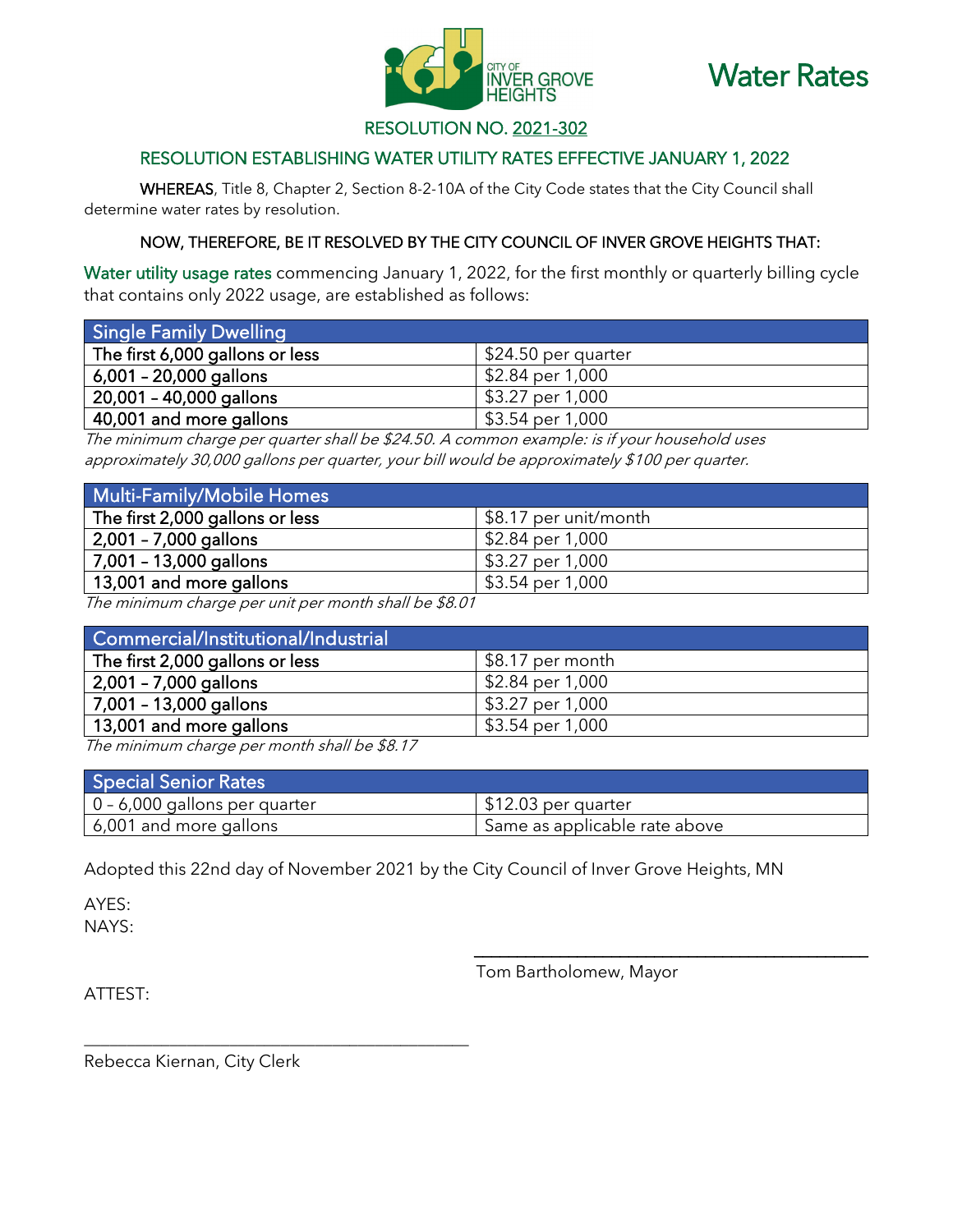



## RESOLUTION NO. 2021-303

## RESOLUTION ESTABLISHING SEWER UTILITY RATES EFFECTIVE JAN. 1, 2022

WHEREAS, Title 8, Chapter 4, Section 8-4-6 of the City Code states that the City Council shall determine sewer rates by resolution.

#### NOW, THEREFORE, BE IT RESOLVED BY THE CITY COUNCIL OF INVER GROVE HEIGHTS THAT:

Sewer Utility Usage Rates Outside the Northwest Area commencing January 1, 2022, for the first monthly or quarterly billing cycle that contains only 2022 usage, are established as follows:

| Single Family Dwelling          |                          |
|---------------------------------|--------------------------|
| The first 6,000 gallons or less | \$39.54 per quarter      |
| All over 6,000 gallons          | \$4.99 per 1,000 gallons |

The minimum charge per quarter shall be \$39.54

| Multi-Family/Mobile Homes       |                                     |
|---------------------------------|-------------------------------------|
| The first 2,000 gallons or less | S13.18 per unit/per month           |
| All over 2,000 gallons          | $\frac{1}{2}4.99$ per 1,000 gallons |
|                                 |                                     |

The minimum charge per unit per month shall be \$13.18

| Commercial/Institutional/Industrial |                                     |
|-------------------------------------|-------------------------------------|
| The first 2,000 gallons or less     | \$13.18 per unit/per month          |
| All over 2,000 gallons              | $\frac{1}{2}4.99$ per 1,000 gallons |

The minimum charge per month shall be \$13.18

Sewer Utility Usage Rates Inside the Northwest Area commencing January 1, 2022, for the first monthly or quarterly billing cycle that contains only 2022 usage are established as follows:

| <b>Single Family Dwelling</b>                                                                                                                                                                                                    |                                        |
|----------------------------------------------------------------------------------------------------------------------------------------------------------------------------------------------------------------------------------|----------------------------------------|
| The first 6,000 gallons or less                                                                                                                                                                                                  | $\frac{1}{2}$ \$51.54 per quarter      |
| All over 6,000 gallons                                                                                                                                                                                                           | $\frac{1}{2}$ \$6.99 per 1,000 gallons |
| $\tau$ little to the contract of the contract of the contract of the contract of the contract of the contract of the contract of the contract of the contract of the contract of the contract of the contract of the contract of |                                        |

The minimum charge per quarter shall be \$51.54

| Multi-Family/Mobile Homes       |                                     |
|---------------------------------|-------------------------------------|
| The first 2,000 gallons or less | \$17.18 per unit/per month_         |
| All over 2,000 gallons          | $\frac{6.99}{20}$ per 1,000 gallons |
|                                 |                                     |

The minimum charge per unit per month shall be \$17.18

| Commercial/Institutional/Industrial    |                                        |
|----------------------------------------|----------------------------------------|
| $\mid$ The first 2,000 gallons or less | \$17.18 per unit/per month             |
| All over 2,000 gallons                 | $\frac{1}{2}$ \$6.99 per 1,000 gallons |
|                                        |                                        |

The minimum charge per unit per month shall be \$17.18

\_\_\_\_\_\_\_\_\_\_\_\_\_\_\_\_\_\_\_\_\_\_\_\_\_\_\_\_\_\_\_\_\_\_\_\_\_\_\_\_\_\_\_\_\_

Adopted this 22nd day of November 2021 by the City Council of Inver Grove Heights, MN

AYES: NAYS:

Tom Bartholomew, Mayor

\_\_\_\_\_\_\_\_\_\_\_\_\_\_\_\_\_\_\_\_\_\_\_\_\_\_\_\_\_\_\_\_\_\_\_\_\_\_\_\_\_\_\_\_\_\_

ATTEST:

Rebecca Kiernan, City Clerk